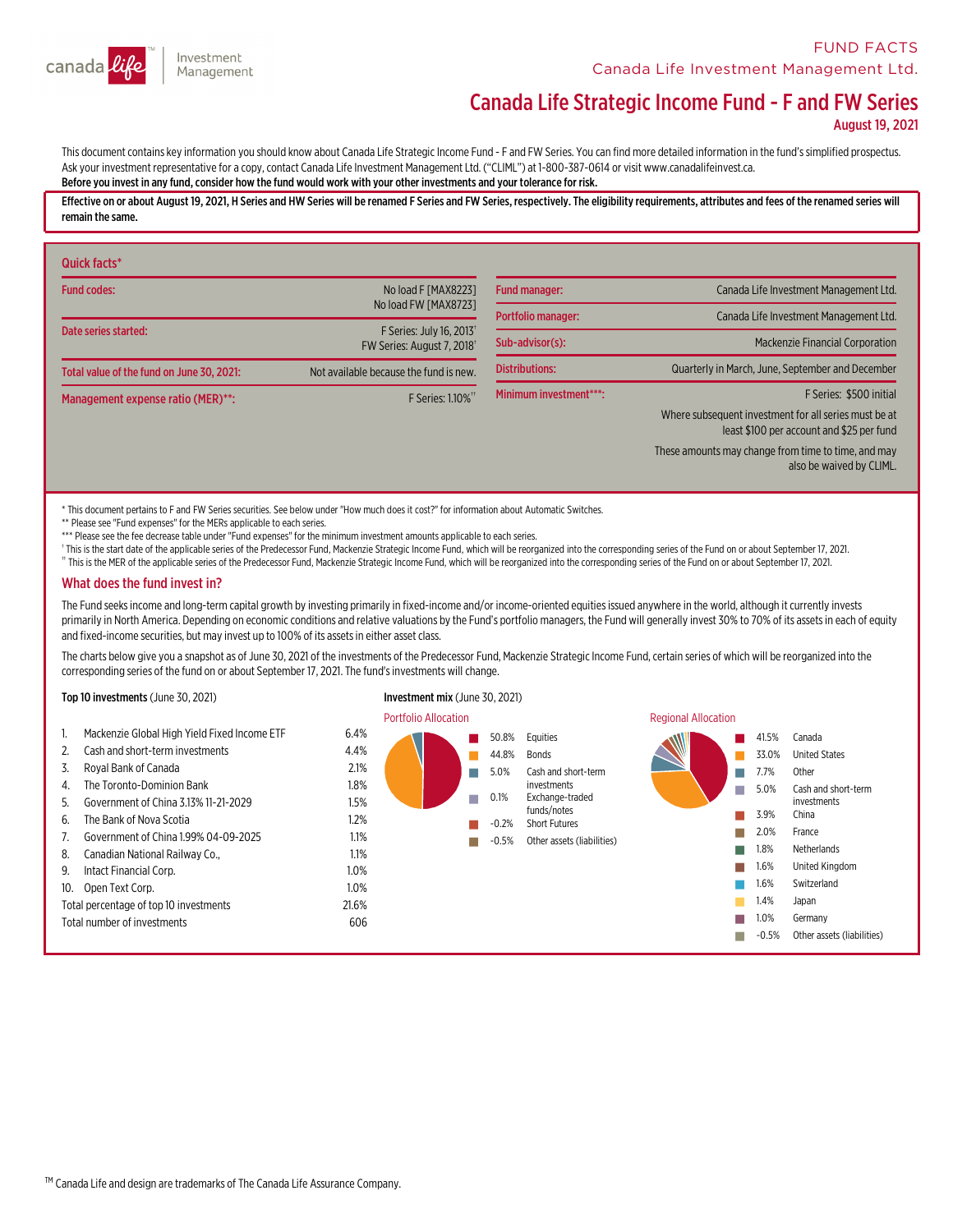

# How risky is it?

The value of the fund can go down as well as up. You could lose money.

One way to gauge risk is to look at how much a fund's returns change over time. This is called "volatility".

In general, funds with higher volatility will have returns that change more over time. They typically have a greater chance of losing money and may have a greater chance of higher returns. Funds with lower volatility tend to have returns that change less over time. They typically have lower returns and may have a lower chance of losing money.

## Risk rating

#### CLIML has rated the volatility of this fund as low to medium.

Thisrating is based on how much the returns of the Predecessor Fund, Mackenzie Strategic Income Fund, the applicable series of which will be reorganized into the corresponding series of the fund on or about September 17, 2021, have changed from year to year. It doesn't tell you how volatile the fund will be in the future. The rating can change over time. A fund with a low risk rating can still lose money.

| Low to<br>LOW<br>medium | Medium<br>Medium<br>to high | High |
|-------------------------|-----------------------------|------|
|-------------------------|-----------------------------|------|

For more information about the risk rating and specific risks that can affect the fund's returns, see the "What are the Risks of Investing in the Fund?" section of the fund's simplified prospectus.

#### No guarantees

Like most mutual funds, this fund doesn't have any guarantees. You may not get back the amount of money you invest.

#### How has the fund performed?

This section tells you how F Series securities of the fund have performed over the past 7 years which is based on the performance of the applicable series of the Predecessor Fund, Mackenzie<br>Strategic Income Fund, and will returns.

The performance of FW Series securities would be similar to the performance F Series securities, but would vary as a result of the difference in the combined management and administration fees compared to F Series as disclosed in the fee decrease table under "Fund expenses" below.

#### Year-by-year returns

This chart shows how F Series securities of the fund performed in each of the past 7 years<br>which is based on the performance of the applicable series of the Predecessor Fund, Mackenzie<br>Strategic Income Fund, and will be re



#### Best and worst 3-month returns

This table shows the best and worst returns for F Series securities of the fund in a 3-month<br>period over the past 7 years. It is based on the performance of the applicable series of the<br>Predecessor Fund, Mackenzie Strategi corresponding series of the fund on or about September 17, 2021. The best and worst 3-month returns could be higher or lower in the future. Consider how much of a loss you could afford to take in a short period of time.

|                    | Return   | 3 months ending | If you invested \$1,000<br>at the beginning of the<br>period |
|--------------------|----------|-----------------|--------------------------------------------------------------|
| <b>Best return</b> | 8.5%     | June 30, 2020   | Your investment would<br>rise to \$1,085                     |
| Worst return       | $-10.6%$ | March 31, 2020  | Your investment would<br>drop to \$894                       |

#### Average return

A person who invested \$1,000 in F Series of the fund since its inception would have had<br>\$1,732 as of June 30, 2021. This is based on the performance of the applicable series of the<br>Predecessor Fund, Mackenzie Strategic Inc corresponding series of the fund on or about September 17, 2021, and is equal to an annual compounded return of approximately 7.1%.

#### Who is this fund for?

#### Investors who:

- $\bullet$ are looking for a global income-oriented balanced fund to hold as part of their portfolio
- $\bullet$ want a medium-terminvestment
- $\bullet$ can handle the volatility of stock and bond markets

#### A word about tax

In general, you'll have to pay income tax on any money you make on <sup>a</sup> fund. How much you pay depends on the tax laws where you live and whether or not you hold the fund in <sup>a</sup> registered plan such as a Registered Retirement Savings Plan or a Tax-Free Savings<br>Account.

Keep in mind that if you hold your fund in a non-registered account, fund distributions are included in your taxable income, whether you get them in cash or have them reinvested.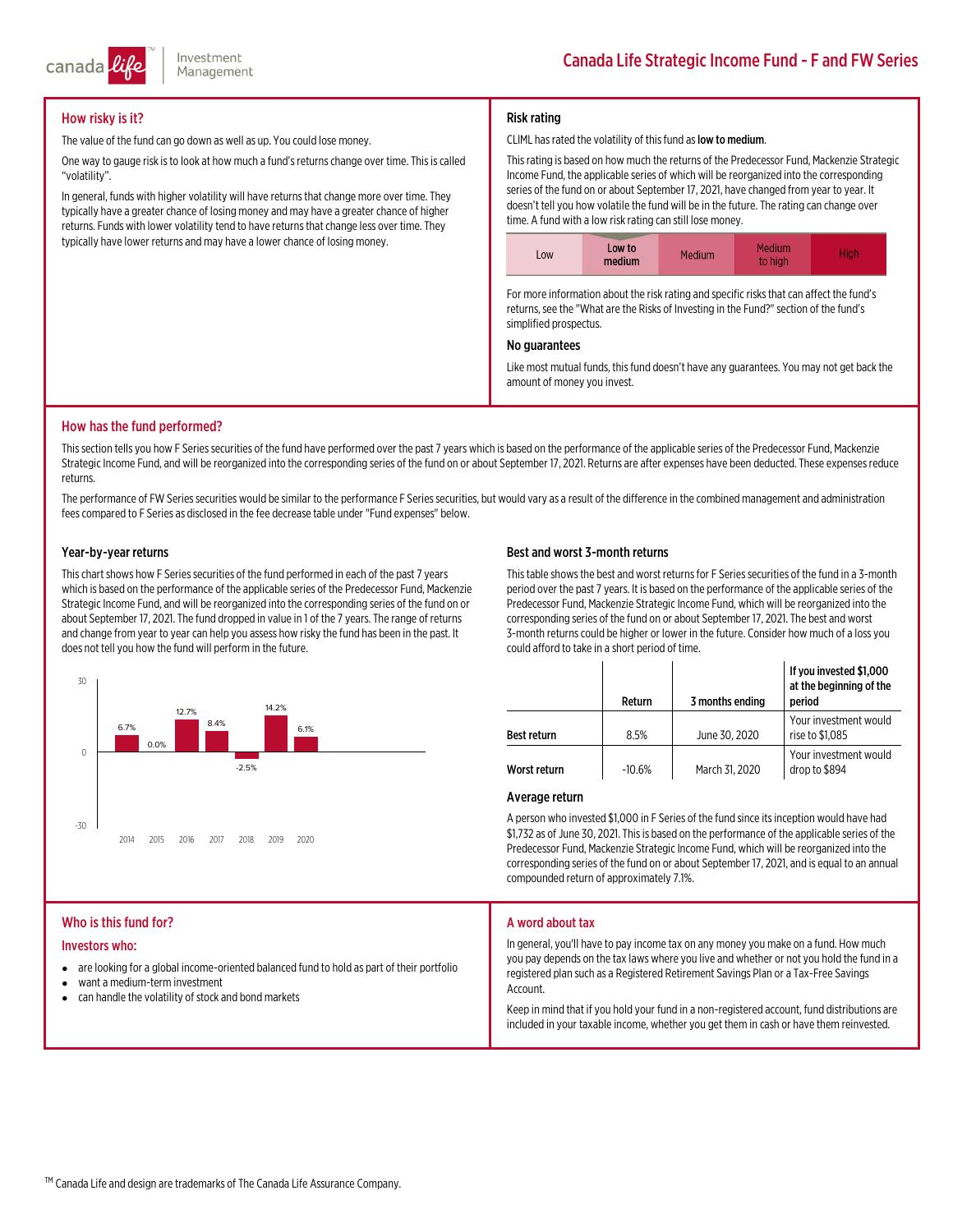

### How much does it cost?

The following tables show the fees and expenses you could pay to buy, own and sell F Series and FW Series securities of the fund. The fees and expenses - including any commissions - can vary among series of a fund among fu

Higher commissions can influence representatives to recommend one investment over another. Ask about other funds and investments that may be suitable for you at a lower cost.

We provide eligible investors with combined management and administration fee decreases on their eligible Canada Life fund investments, as disclosed under the sub-heading "Fund expenses".<br>We will automatically switch your

#### 1. Sales charges

You can only buy F and FW Series of the fund under the no load purchase option. No sales charges are payable by you under this purchase option.

#### 2. Fund expenses

You don't pay these expenses directly. They affect you because they reduce the fund's returns.

F Series has higher combined management and administration fees than FW Series. As of March 31, 2021, the expenses of the applicable series of the Predecessor Fund, Mackenzie Strategic Income Fund, which will be reorganize

|                                                                 | Annual rate (as a % of the<br>fund's value) |                  |
|-----------------------------------------------------------------|---------------------------------------------|------------------|
|                                                                 | <b>F</b> Series                             | <b>FW Series</b> |
| Management expense ratio (MER)                                  |                                             |                  |
| This is the total of the management fee (including the trailing |                                             |                  |
| commission), fixed administration fee and fund costs.           |                                             |                  |
| CLIML waived some of the fund's expenses. If it had not done    |                                             |                  |

| so, the MER would have been higher.      | 1.10%   | 0.77%  |
|------------------------------------------|---------|--------|
| Trading expense ratio                    |         |        |
| These are the fund's trading costs.      | 0.03%   | 0.03%  |
| <b>Fund expenses</b>                     | 1.13%   | 0.80%  |
| For every \$1,000 invested, this equals: | \$11.30 | \$8.00 |

The table below sets out the combined management and administration fee decrease from F<br>Series to FW Series.

| Investment           | <b>Series</b> | Combined management and administration fee<br>decrease (from F Series)(%) |
|----------------------|---------------|---------------------------------------------------------------------------|
| Up to \$99,999       |               | N/A                                                                       |
| \$100,000 and above* | FW            | 0.30%                                                                     |

\*provided you have \$500,000 minimum total holdings

## 3. Other fees

You may have to pay other fees when you buy, hold, sell or switch securities of the fund.

| <b>Fee</b>                           | What you pay                                                                                                                                                                                                                                                                                                                                     |
|--------------------------------------|--------------------------------------------------------------------------------------------------------------------------------------------------------------------------------------------------------------------------------------------------------------------------------------------------------------------------------------------------|
| <b>Switch fees</b>                   | If you switch between series of the fund or to another fund within the Canada Life Mutual Funds, then you may pay your representative's<br>firm a switch fee of 0-2%, subject to the following exception - no switch fees are payable when switching between F Series, F5 Series, F8<br>Series, FW Series, FW5 Series and FW8 Series securities. |
| Inappropriate short-term trading fee | A fee of 2% of the amount switched or redeemed will be charged by the fund for inappropriate short-term trading.                                                                                                                                                                                                                                 |
| Excessive short-term trading fee     | A fee of 1% of the amount switched or redeemed will be charged by the fund if you invest in the fund for less than 30 days and your trading<br>is part of a pattern of short-term trading that CLIML believes is detrimental to fund investors.                                                                                                  |
| <b>F</b> Series fee                  | As part of your Quadrus sponsored fee-for-service or wrap program, you will be required to pay your representative's firm directly an<br>asset-based fee, which is negotiable.                                                                                                                                                                   |

### More about the trailing commission

No trailing commission.